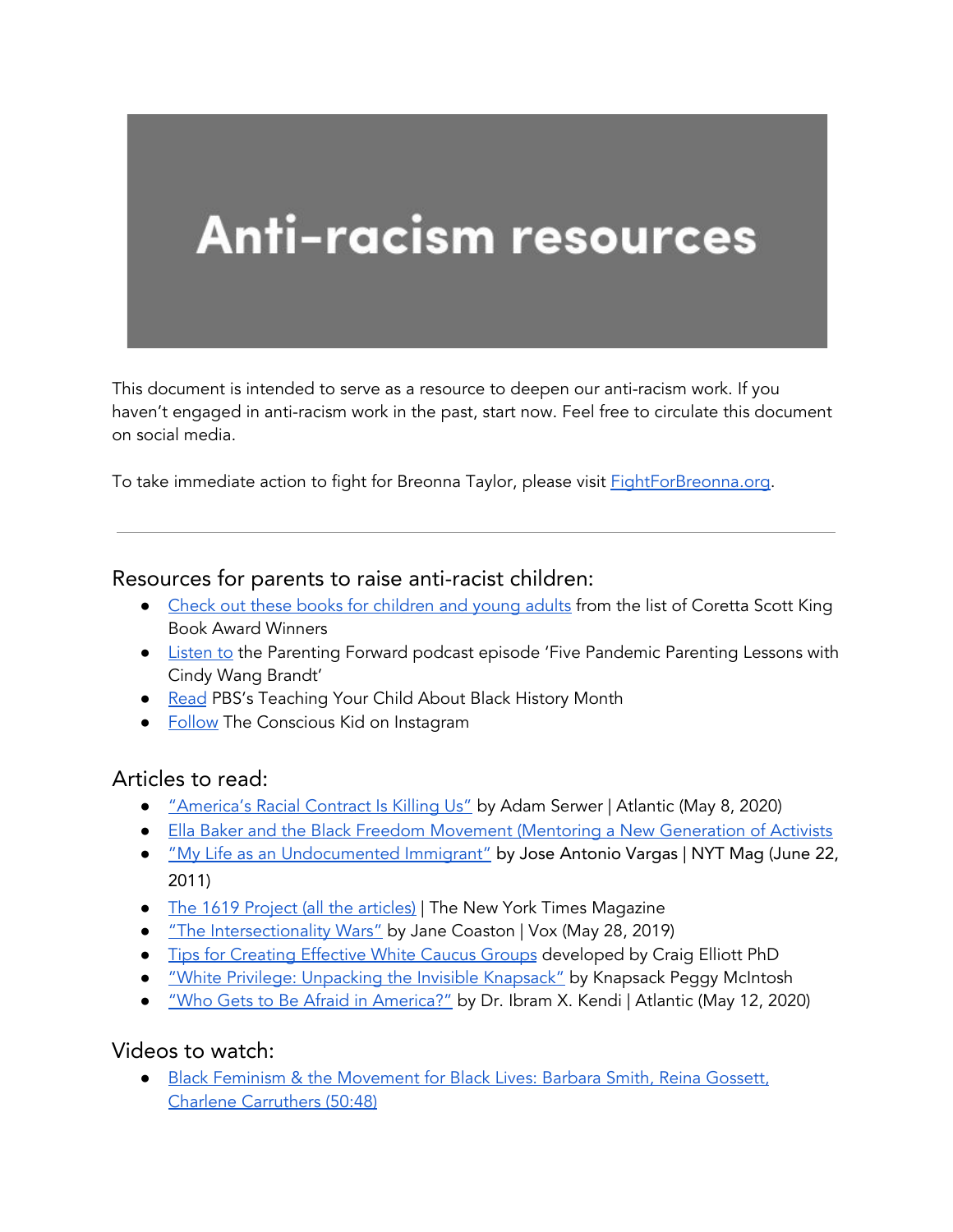● "How Studying Privilege Systems Can Strengthen [Compassion"](https://youtu.be/e-BY9UEewHw) | Peggy McIntosh at TEDxTimberlaneSchools (18:26)

# Podcasts to subscribe to:

- 1619 (New York [Times\)](https://www.nytimes.com/2020/01/23/podcasts/1619-podcast.html)
- **[About](https://www.showaboutrace.com/) Race**
- **●** Code [Switch](https://www.npr.org/sections/codeswitch/) (NPR)
- [Intersectionality](https://podcasts.apple.com/us/podcast/intersectionality-matters/id1441348908) Matters! hosted by Kimberlé Crenshaw
- [Momentum:](https://www.raceforward.org/media/podcast/momentum-race-forward-podcast) A Race Forward Podcast
- Pod For The Cause (from The Leadership [Conference](https://civilrights.org/podforthecause/) on Civil & Human Rights)
- Pod Save the People [\(Crooked](https://crooked.com/podcast-series/pod-save-the-people/) Media)
- The [Combahee](http://circuitous.org/scraps/combahee.html) River Collective Statement

# Books to read:

- Black Feminist [Thought](https://books.google.com/books/about/Black_Feminist_Thought.html?id=cdtYsU3zR14C) by Patricia Hill Collins
- Eloquent Rage: A Black Feminist Discovers Her [Superpower](https://read.macmillan.com/lp/eloquent-rage/) by Dr. Brittney Cooper
- Heavy: An [American](https://www.kieselaymon.com/heavy) Memoir by Kiese Laymon
- How To Be An [Antiracist](https://www.ibramxkendi.com/how-to-be-an-antiracist-1) by Dr. Ibram X. Kendi
- I Know Why the [Caged](https://www.penguinrandomhouse.com/books/3924/i-know-why-the-caged-bird-sings-by-maya-angelou/) Bird Sings by Maya [Angelou](https://chipublib.bibliocommons.com/search?q=%22Angelou%2C+Maya%22&search_category=author&t=author)
- **•** Just [Mercy](https://justmercy.eji.org/) by Bryan Stevenson
- [Redefining](https://www.simonandschuster.com/books/Redefining-Realness/Janet-Mock/9781476709130) Realness by Janet [Mock](https://chipublib.bibliocommons.com/search?q=%22Mock%2C+Janet%22&search_category=author&t=author)
- Sister [Outsider](https://www.penguinrandomhouse.com/books/198292/sister-outsider-by-audre-lorde/) by Audre Lorde
- So You Want to Talk [About](https://www.sealpress.com/titles/ijeoma-oluo/so-you-want-to-talk-about-race/9781580056779/) Race by Ijeoma Oluo
- The [Bluest](https://www.penguinrandomhouse.com/books/117662/the-bluest-eye-by-toni-morrison/) Eye by Toni Morrison
- The Fire Next [Time](https://www.penguinrandomhouse.com/books/7753/the-fire-next-time-by-james-baldwin/9780679744726/teachers-guide/) by James Baldwin
- The New Jim Crow: Mass Incarceration in the Age of [Colorblindness](https://newjimcrow.com/) by Michelle Alexander
- The Next American Revolution: Sustainable Activism for the [Twenty-First](https://www.ucpress.edu/book/9780520272590/the-next-american-revolution) Century by Grace Lee Boggs
- The [Warmth](https://www.penguinrandomhouse.com/books/190696/the-warmth-of-other-suns-by-isabel-wilkerson/) of Other Suns by Isabel Wilkerson
- Their Eyes Were [Watching](https://www.zoranealehurston.com/books/their-eyes-were-watching-god/) God by Zora Neale Hurston
- **This Bridge Called My Back: [Writings](http://v/) by Radical Women of Color by Cherríe Moraga**
- White [Fragility:](https://robindiangelo.com/publications/) Why It's So Hard for White People to Talk About Racism by Robin DiAngelo, PhD

# Films and TV series to watch:

- 13th (Ava DuVernay) Netflix
- American Son (Kenny Leon) Netflix
- Black Power Mixtape: 1967-1975 Available to rent
- Clemency (Chinonye Chukwu) Available to rent
- Dear White People (Justin Simien) Netflix